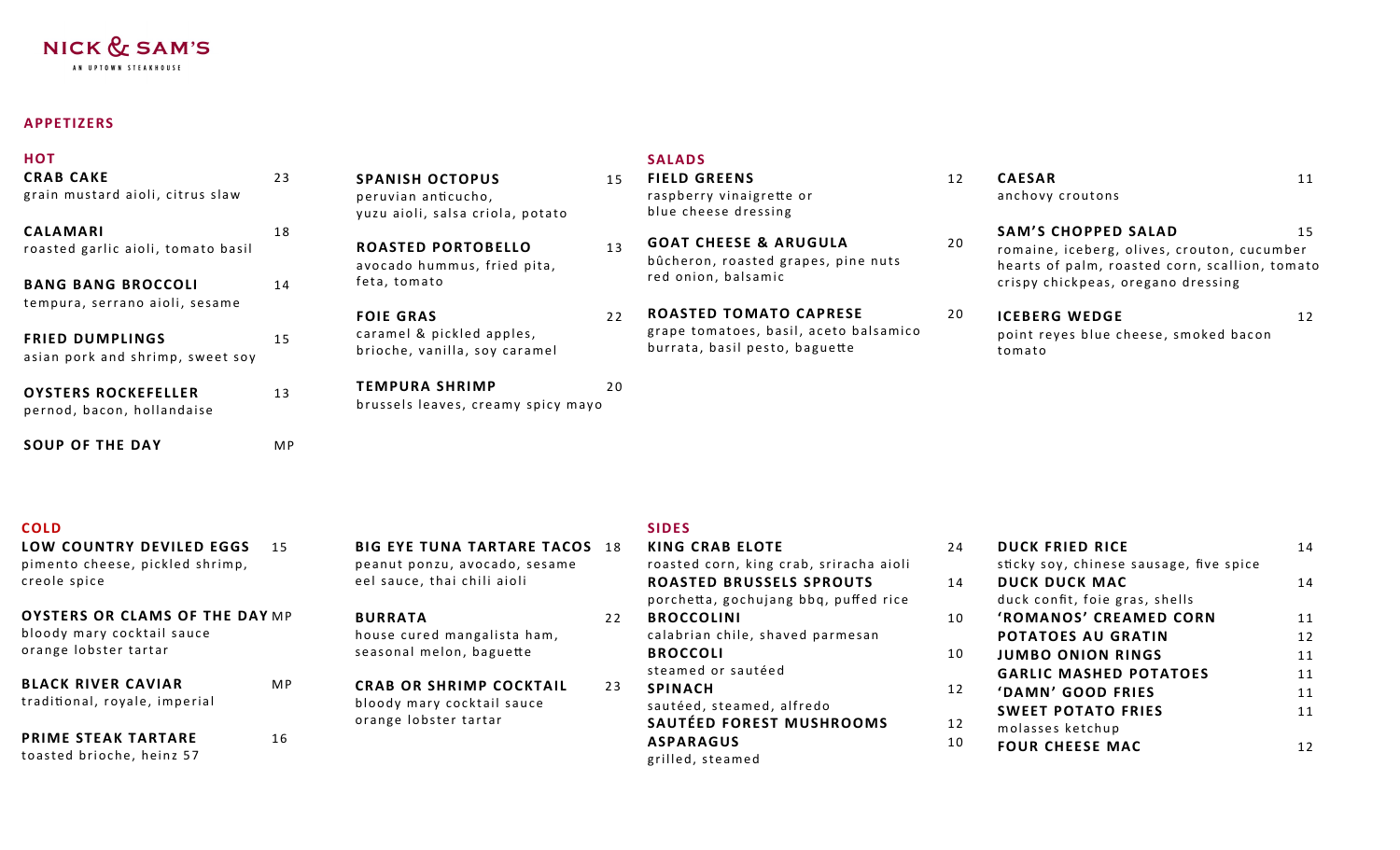# NICK & SAM'S

AN UPTOWN STEAKHOUSE

#### **STEAKS AND CHOPS**

ALL STEAKS & CHOPS ARE ACCOMPANIED WITH NICK & SAM'S STEAK SAUCE

| <b>FILET MIGNON</b> 10 OZ             | 55     | <b>SAM'S WHOLE ROASTED CHICKEN</b>                     |
|---------------------------------------|--------|--------------------------------------------------------|
| <b>PRIME AGED RIB EYE 16 OZ</b>       | 53     | <b>BISON FILET 8 OZ</b>                                |
| <b>PRIME AGED COWBOY 22 0Z</b>        | 90     | <b>SURF 'N' TURF</b>                                   |
| PRIME 'CENTER CUT' RIB EYE 12 OZ      | 68     | <b>RACK OF LAMB 16 OZ</b>                              |
| PRIME DRY AGED NEW YORK SIRLOIN 16 OZ | 70     | honey mint pesto                                       |
| 'BONE IN' PRIME AGED SIRLOIN 22 0Z    | 78     | <b>KUROBUTA PORK CHOP 16 OZ</b>                        |
| PRIME AGED PORTERHOUSE 26/48 OZ       | 92/160 | sweet tea brine, bourbon peach bbq,<br>pickled peaches |

#### **NICK & SAM'S CLASSICS**

| <b>PRIME 'BONE IN' FILET 16 OZ</b>                                    | 92             |
|-----------------------------------------------------------------------|----------------|
| DRY AGED 'LONG BONE' COWBOY black truffle butter                      | 120            |
| <b>FRIED LOBSTER</b> assorted dipping sauces                          | M P            |
| <b>THE DIRK'</b> dry aged '41' ounce tenderloin, bone marrow gravy    | M <sub>P</sub> |
| <b>THE LUKA'</b> 77 day dry aged '77' ounce ny strip, mushroom borolo | <b>MP</b>      |
| MAINE LOBSTER MAC 'N' CHEESE                                          | 24             |

#### **STEAK TOPPERS**

| <b>OSCAR</b>                | 16 | <b>MUSHROOMS &amp; ONIONS</b>  |
|-----------------------------|----|--------------------------------|
| KING CRAB OSCAR             | 25 | <b>FOIE GRAS HOLLANDAISE</b>   |
| <b>THREE TIGER PRAWNS</b>   | 25 | <b>BRANDY PEPPERCORN SAUCE</b> |
| <b>FOIE GRAS</b>            | 22 | <b>BONE MARROW GRAVY</b>       |
| <b>BLUE CHEESE CRUST</b>    | 6  | <b>BEARNAISE</b>               |
| <b>BLACK TRUFFLE BUTTER</b> | 10 |                                |

RARE - COOL RED CENTER

MEDIUM RARE - WARM RED CENTER

MEDIUM - HOT RED CENTER

**MEDIUM WELL - DISAPPEARING TRACES OF PINK** 

#### **SEAFOOD**

38

N<sub>C</sub> N<sub>C</sub>

**NC** N C **NC** 

| <b>WEST AUSTRALIAN LOBSTER TAIL</b>                        | M <sub>P</sub> |
|------------------------------------------------------------|----------------|
| drawn butter, grilled lemon                                |                |
| <b>BIG EYE TUNA</b>                                        | 35             |
| jicama, cucumber, yuzu, togarashi, micro cilantro          |                |
| <b>DIVER SCALLOPS</b>                                      | 38             |
| butternut squash, honeycrisp apple, pancetta, ponzu butter |                |
| <b>MISO GLAZED BLACK COD</b>                               | 38             |
| baby bok choy, shiitake, mushroom dashi                    |                |
| <b>ORA KING SALMON</b>                                     | 32             |
| braised red cabbage, goat cheese crema, micro parsley      |                |
| <b>FISH OF THE DAY</b>                                     | M <sub>P</sub> |
|                                                            |                |
|                                                            |                |
|                                                            |                |
|                                                            |                |



THERE IS A RISK ASSOCIATED WITH CONSUMING RAW OYSTERS OR ANY RAW ANIMAL PROTEIN. IF YOU HAVE CHRONIC ILLNESS OF THE LIVER, STOMACH OR BLOOD OR HAVE IMMUNE DISORDERS YOU ARE AT GREATER RISK OF SERIOUS ILLNESS FROM RAW OYSTE

20% GRATUITY WILL BE ADDED TO PARTIES OF 8 OR MORE